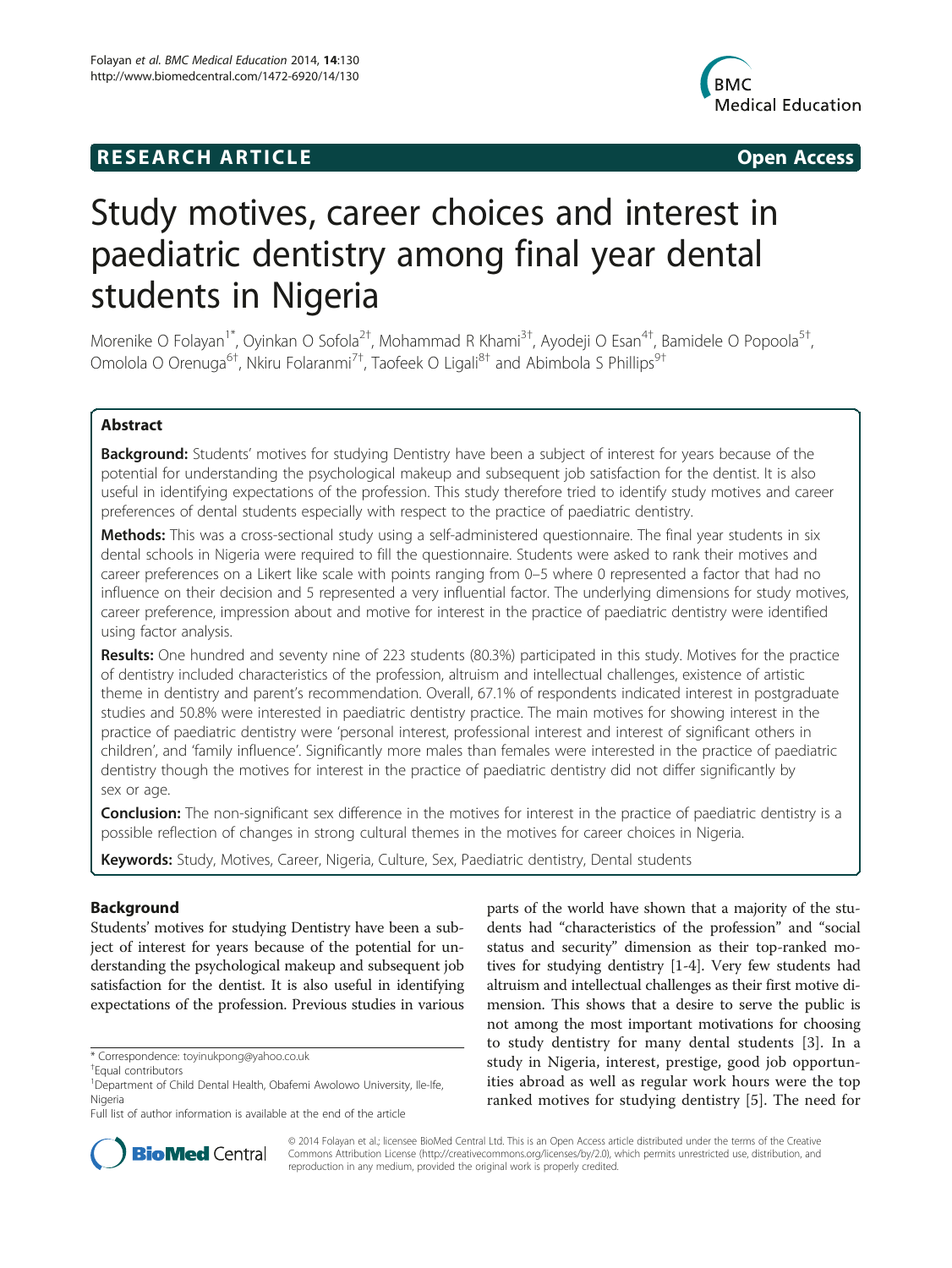the dental education system to train students who have a sense of social responsibility in view of these findings had been emphasized earlier [\[3,6,7](#page-9-0)]. Sex differences have also been reported in students' study motives and career preferences [\[5,7-12\]](#page-9-0).

Previous studies have also shown a tendency for the majority of the students to prefer to continue their education towards a specialty degree [\[7,13](#page-9-0)-[15](#page-9-0)]. This has implications for the dental workforce planning in any country. While a lot of studies have been conducted in Europe and North America on specialty preference, information is sparse in Nigeria. One study conducted in Nigeria about a quarter of them intended to specialize in oral surgery while 8.6% of them indicated a preference for paediatric dentistry [\[16\]](#page-9-0).

There is relatively short manpower in paediatric dentistry in Nigeria. At the time of the conduct of this study (2012), Nigeria had 25 practicing paediatric dental specialists with 15 employed in dental training institutions. In effect, there are only 25 practicing paediatric dentists serving a national population of 58,736,297, children under the age of 15 years [[17\]](#page-9-0). This is incomparable to the 4.03 paediatric dental practitioners for every 100,000 US children younger than 18 years of age reported in the US as at 2002 [\[18](#page-9-0)]. In 2002, paediatric dentistry had the 5<sup>th</sup> highest number of trained oral health specialists amongst the nine specialities of training in Dental Surgery by the National Postgraduate Medical College. The top four specialities were Oral and Maxillofacial Surgery (33%), Oral Pathology (16%), Conservative Dentistry (12%) and Orthodontics (9%). Paediatric Dentistry constituted 7% of the specialists trained by the College [[19\]](#page-9-0).

Providing oral health care, including specialised oral health care, for this teeming young population is important because of the high oral disease burden in children in Nigeria: the prevalence of caries is high [[20\]](#page-9-0) and untreated caries in the primary dentition range from 92% in Ile-Ife to 95.6% in Lagos [[20,21](#page-9-0)].

Manpower development for both basic and specialised dental care is crucial in view of the anticipated increase in awareness and uptake of dental care services following the successful integration of oral health into the primary health care system in line with current plans contained in the new national oral health policy [[22](#page-9-0)]. It is therefore important to identify what motivates dental students to specialise in paediatric dentistry in an effort to drive child care speciality practices in Nigeria, a country with with diverse cultural and socio-economic context when compared to Europe and North America [[23\]](#page-9-0).

The present study was conducted in Nigeria. The country has eight dental schools of which six have students in their final year of study. Dental students spend 6 years in dental school: the first 3 years are spent studying basic sciences (anatomy, physiology, pharmacology

and biochemistry), one year is spent studying medicine, surgery and pathology, and two years are spent in dental school rotating through ten specialties (paedodontics, orthodontics, oral and maxillofacial surgery, oral pathology, periodontology, oral medicine, community dentistry, restorative dentistry, prosthodontics, and oral diagnosis and oral radiology). In four of the six dental schools, the trainers of students in paediatric dentistry are specialists. The present study plans to identified study motives and career preferences of dental students in their final year of study in dental schools in Nigeria. It also tried to identify factors that motivate students to consider paediatric dentistry as a possible career path. The study is part of a bigger study of which part of the data had been previously published [\[20](#page-9-0)].

# **Methods**

#### The target population

The target population were senior dental students (those at the last year of study toward the first degree) of six of the eight dental schools in Nigeria.

#### Pilot study

A pilot study was performed in order to revise the contents of the primarily structured questionnaire. Six final year students who were preparing to retake examination papers they had failed during their final examination filled the forms and made suggestions for possible revision of the questionnaire based on ease of understanding of terminologies and its potential conflicting interpretations. The questionnaire was finalized through further discussions with the group.

#### Questionnaire administration

A total of 223 questionnaires were administered of which 179 (80.3%) were returned. The questionnaire was distributed to students in their ordinary classroom settings and returned immediately. Response was anonymous. The objectives of the study and the voluntary nature of study participation were described to the students. In addition to sex and age, the questionnaire requested information on the following items:

#### Motives to study dentistry

To assess their motives to study dentistry, the students were asked to give a score from 0 to 5 to each of the 12 given alternatives according to the degree the alternative had influenced their decision to study dentistry. The alternatives were: Failure to be admitted to other programmes, Parents' recommendation, Friends' or relatives' recommendation, Personal interest in dentistry, Interest in working with one's hands, Existence of artistic theme in dentistry, High income from practicing dentistry, Ability to be self-employed, Social status of being a dentist,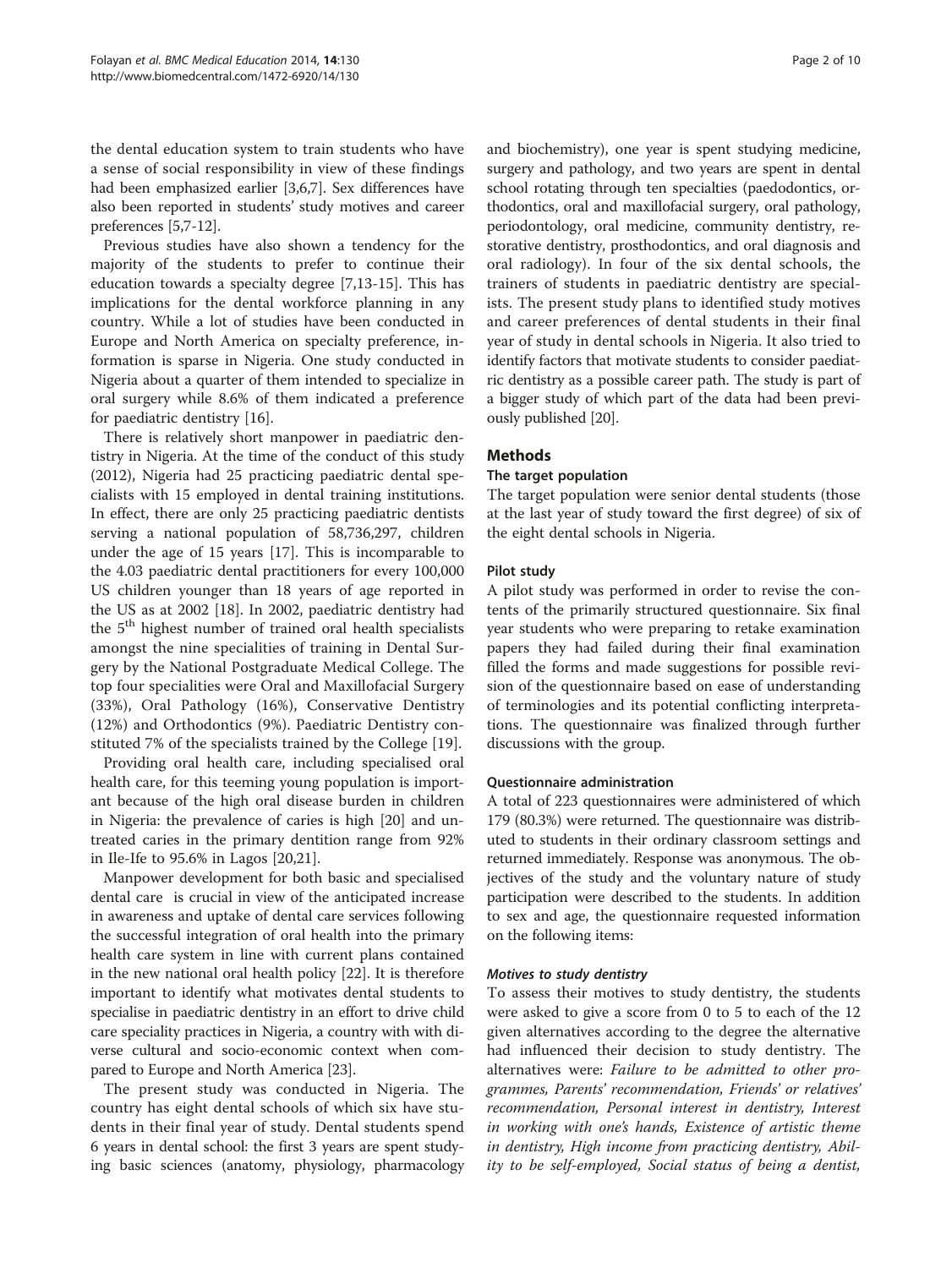Helping people to improve their health, Playing a role in community health promotion, and Being a researcher in dentistry. The mean of the scores for each alternative was calculated for each alternative in order to rank the motivations. Scores 0, 1 and 2 were categorised as low motives while scores 3, 4 and 5 were categorised as strong motives for each of the motive options. The dichotomy was done to facilitate comparisons between the subgroups.

#### Career preferences

In order to assess the respondents' career preferences, the students were asked to indicate their willingness to work in each of nine available fields in dentistry after graduation by giving a score from 0 to 5. Interest in each of the career preference was dichotomised as described previously for "Motives to study dentistry".

# Impression about the practice of paediatric dentistry

In order to assess their impression about paediatric dental practice, the students were asked to indicate their opinion of peadiatric dentistry through a semantic differential scale comprising 10 qualities and their opposites on a scale from 1 to 7. A score of 5 to 7 was classified as having a positive opinion of paediatric dentistry. Qualities assessed included usefulness to the community, prestigious, essential, efficient, scientific, attractive, valuable, simple, not costly, and good use of the time of the dentist.

#### Motives for interest in paediatric dentistry

Only those students who were interested in practising or specialising in paediatric dental practice were asked to rate factors that influenced their decision. Respondents were asked to rate 10 factors giving a score from 0 to 5 to each of the factors, where 0 represented a factor that had no influence on their decision and 5 represented a very influential factor (two or more alternatives can have same scores). Room was given for respondents to list other influential factors and rank them. Scores 0, 1 and 2 was categorised as low while scores 3, 4 and 5 were categorised as strong for each of the motive options.

# Statistical analysis

Chi-square test was used to evaluate the statistical significance of differences in frequencies between subgroups. Sex was categorized as male and female. Age was categorised into three groups based on the terciles. The underlying dimensions for study motives, career preference, impression about the practice of paediatric dentistry and motive for interest in paediatric dentistry were identified using a factor analysis with principle component method and varimax rotation. Factor analysis was used to provide additional insight into basic dimensions around which students' motives were organized. This helped to give better understanding of the central themes around which

students have organized their thinking [\[10\]](#page-9-0). Each item that loaded at 0.60 or greater on only one factor was included as an item for a given factor [\[8,13\]](#page-9-0). Based on the factor analysis, new variables vis-à-vis each factor was formed by summing the values of the original variables with the highest loadings in that factor. The sum of the variables were then standardized by dividing the sum by the number of variables included [[10\]](#page-9-0). Cronbach's alpha, a measure of the reliability of a scale was also calculated for the items that made up each. The lowest possible scale value was 1.0 (Low importance) while the highest possible scale value was 5.0 (High importance). Scale means were calculated for males and females, and for the three age categories. Differences in the sex and age scale scores were examined.

#### Ethical consideration

Ethics clearance for the study was obtained from the Health Research Ethics Committee of the Obafemi Awolowo University Teaching Hospitals Complex, Ile-Ife, Nigeria. Informed consent was obtained from all participating students. Data was collected without identifiers. All due ethical considerations were given during the conduct of the study, handling of study participants and the handling of the study data.

# Results

#### Profile of respondents

The profile of the study respondents had been previously reported [\[20](#page-9-0)]. One hundred and seventy-nine students of the 223 eligible students filled the questionnaire giving a response rate of 80.3%. There were 106 (59.2%) men and 71 (39.7%) women. Two (1.1%) respondents did not indicate their sex.

# Motives to study dentistry

Table [1](#page-3-0) shows the distribution of respondents' identified motives for studying dentistry. The top three motives were parent's recommendation (3.17), ability to be selfemployed (3.12) and friend's/relative recommendation (3.05). The least motivating factor was being a researcher in the field of dentistry with a mean score of 1.73.

Table [2](#page-3-0) lists the items that make up the four factors that resulted from the factor analysis. Based on the computed sum variables for these factors, two profession-related dimensions and two individual factors were identified. The two profession-related dimensions identified were Factor 1 which accounted for 41% of the variance and contained three items which focused on job security and social status. Factor 2 accounted for 31% of the variance and contained three items that focused on altruism and intellectual challenge. Factors 3 and 4 were related to individual factors namely 'Existence of artistic theme in dentistry' and 'Parents' recommendation' respectively. Factors 3 and 4 contained single items that accounted for 21% and 17%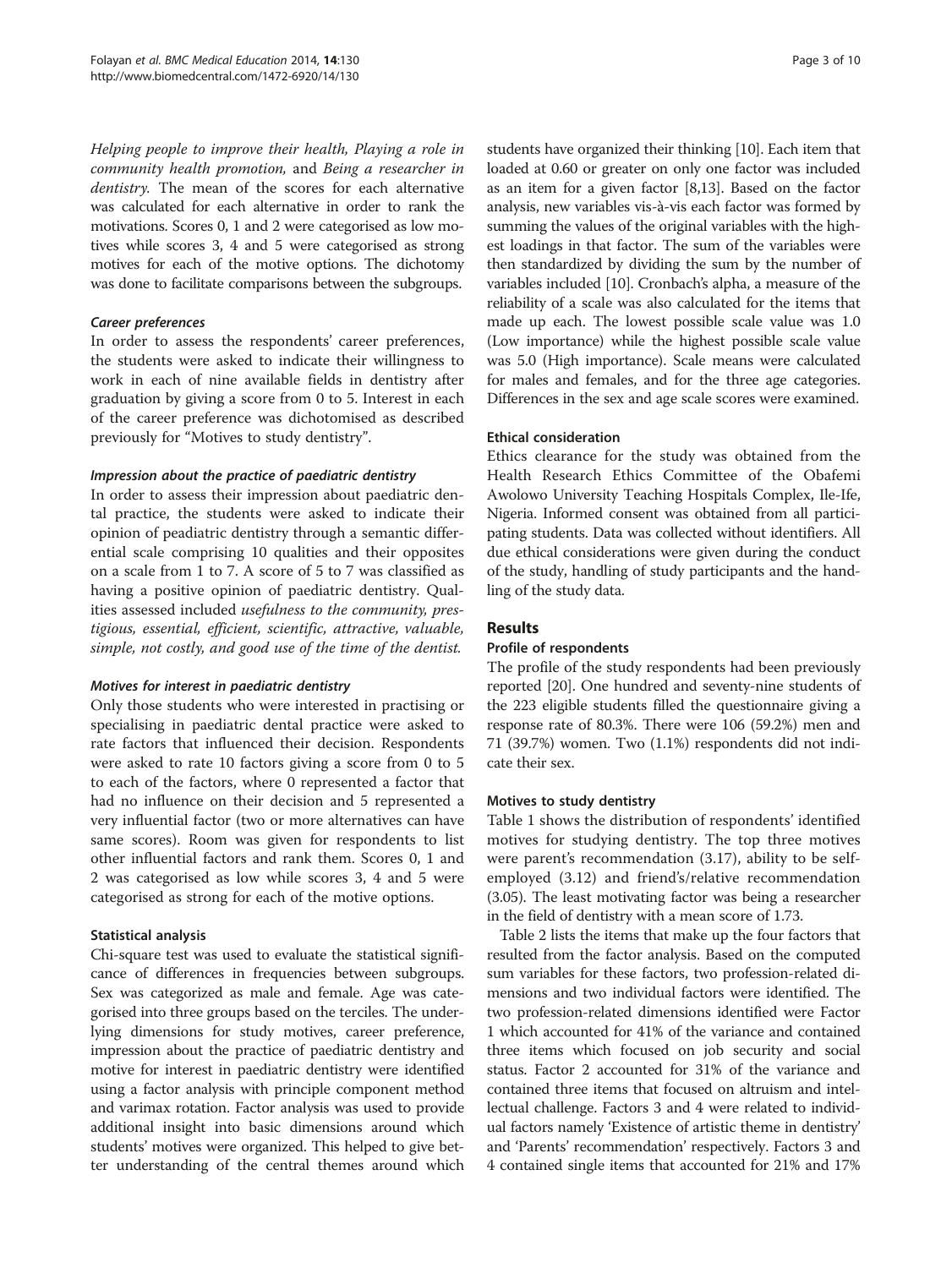| <b>Statements</b>                            | Mean score |      | Frequency (%) of choices |                |      |      |      |  |  |  |  |  |
|----------------------------------------------|------------|------|--------------------------|----------------|------|------|------|--|--|--|--|--|
|                                              |            | 0    |                          | $\overline{2}$ | 3    | 4    | 5    |  |  |  |  |  |
| Helping people to improve their oral health  | 2.09       | 36.0 | 17.7                     | 9.2            | 10.5 | 6.5  | 20.1 |  |  |  |  |  |
| Playing a role in community health promotion | 1.77       | 33.5 | 20.5                     | 11.2           | 15.5 | 7.5  | 11.8 |  |  |  |  |  |
| Being a researcher in the field of dentistry | 1.73       | 32.1 | 22.2                     | 6.8            | 15.4 | 11.1 | 12.4 |  |  |  |  |  |
| Personal interest in dentistry               | 2.88       | 15.6 | 14.3                     | 9.7            | 14.3 | 13.6 | 32.5 |  |  |  |  |  |
| Interest in working with one's hands         | 2.81       | 17.9 | 18.5                     | 4.6            | 15.9 | 19.9 | 23.2 |  |  |  |  |  |
| Existence of artistic theme in dentistry     | 2.26       | 27.4 | 16.0                     | 10.2           | 17.2 | 10.2 | 19.1 |  |  |  |  |  |
| High income from practicing dentistry        | 2.33       | 24.7 | 9.1                      | 14.9           | 20.8 | 13.0 | 17.5 |  |  |  |  |  |
| Ability to be self-employed                  | 3.12       | 16.0 | 10.0                     | 9.3            | 10.0 | 18.7 | 32.0 |  |  |  |  |  |
| Social status of being a dentist             | 2.52       | 22.9 | 11.1                     | 14.4           | 14.4 | 17.0 | 20.3 |  |  |  |  |  |
| Parents' recommendation                      | 3.17       | 14.5 | 6.6                      | 16.5           | 14.5 | 19.1 | 30.0 |  |  |  |  |  |
| Friends' or relatives' recommendation        | 3.05       | 12.7 | 12.7                     | 14.7           | 15.3 | 18.7 | 26.0 |  |  |  |  |  |
| Failure to be admitted to other programmes   | 2.30       | 21.9 | 19.2                     | 14.6           | 17.2 | 11.9 | 15.2 |  |  |  |  |  |

<span id="page-3-0"></span>Table 1 Distribution (%) of the responses by Nigerian dental students ( $n = 179$ ) to the presented motives to study dentistry, and the mean scores given to each motive

of the explained variance in the data respectively. The reliability of the factors was high: 0.89 for Factor 1 and 0.83 for Factor 2.

By using the sum variables to identify the proportion of students who had each dimension as their highest ranked motive (Table [3\)](#page-4-0), we found that the 'characteristics of the profession' was ranked first by 47.5% of the students followed by 'altruism and intellectual challenge' by 45.3% of the students. The mean scores for all four dimensions for both males and females, and for each age group were less than 3.0.

Table 2 Factor loadings\* on study motives amongst senior dental students in Nigeria (n = 179)

| <b>Statements</b>                               | <b>Factors</b> |          |          |        |  |  |  |  |  |
|-------------------------------------------------|----------------|----------|----------|--------|--|--|--|--|--|
|                                                 | 1              | 2        | 3        | 4      |  |  |  |  |  |
| High income from practicing dentistry           | $*0.676$       | 0.139    | 0.256    | 0.214  |  |  |  |  |  |
| Ability to be self-employed                     | $*0.746$       | 0.342    | 0.205    | 0.013  |  |  |  |  |  |
| Social status of being a dentist                | $*0.736$       | 0.402    | 0.129    | 0.145  |  |  |  |  |  |
| Helping people to improve their<br>oral health  | 0.439          | $*0.633$ | 0.172    | 0.008  |  |  |  |  |  |
| Playing a role in community health<br>promotion | 0.336          | $*0.677$ | 0.219    | 0.103  |  |  |  |  |  |
| Being a researcher in the field of<br>dentistry | 0.373          | $*0.604$ | 0.233    | 0.084  |  |  |  |  |  |
| Existence of artistic theme in<br>dentistry     | 0.269          | 0.332    | $*0.618$ | 0.186  |  |  |  |  |  |
| Parents' recommendation                         | 0.134          | 0.090    | 0.147    | *0.659 |  |  |  |  |  |
| Percentage of variance explained                | 0.41           | 0.31     | 0.21     | 0.17   |  |  |  |  |  |
| Percentage of cumulative variance<br>explained  | 0.41           | 0.72     | 0.93     | 1.11   |  |  |  |  |  |
| Cronbach Alpha                                  | 0.89           | 0.83     |          |        |  |  |  |  |  |

1- Job security and social status; 2 – Altruism and intellectual challenges;

3 - Existence of artistic theme in dentistry; 4 - Parents' recommendation.

Further analysis showed that a lower number of females and respondents younger than 27 years chose 'altruism' and 'intellectual challenges' as a motives for the study of dentistry while a larger number of females had 'Existence of artistic theme in dentistry' as a motive for the study of dentistry. These observed sex and age differences were not statistically significant. There was no significant difference in the mean score on all the dimensions irrespective of sex. However, the mean score on the dimension 'Existence of artistic theme in dentistry' was significantly highest for respondents who were older than 29 years ( $p = 0.01$ ).

#### Career preferences among the students

As shown in Table [4](#page-5-0), entering a postgraduate programme was the most popular career preference of the respondents (3.08): 67% of respondents showed a strong interest in entering for a postgraduate programme. Few respondents (35.1%) showed interest in practicing as a solo practitioner in a private clinic with the lowest mean of 1.80

Based on the computed sum variables for these factors, one career preference dimension and one individual factor were identified: (1) Public oral health and research, and (2) Being a shareholder in an incorporated practice. Table [5](#page-5-0) shows the percentage distribution of respondents with strong interest in each of the identified careers according to their background variables. No age or sex difference was observed in any of the career preferences.

#### Opinion about paediatric dental practice

Table [6](#page-6-0) shows that majority of the respondents had positive opinions about paediatric dental practice. Over 70% of respondents felt the specialty was useful for the community (79.3%), valuable service (74.3%), efficient (73.8%),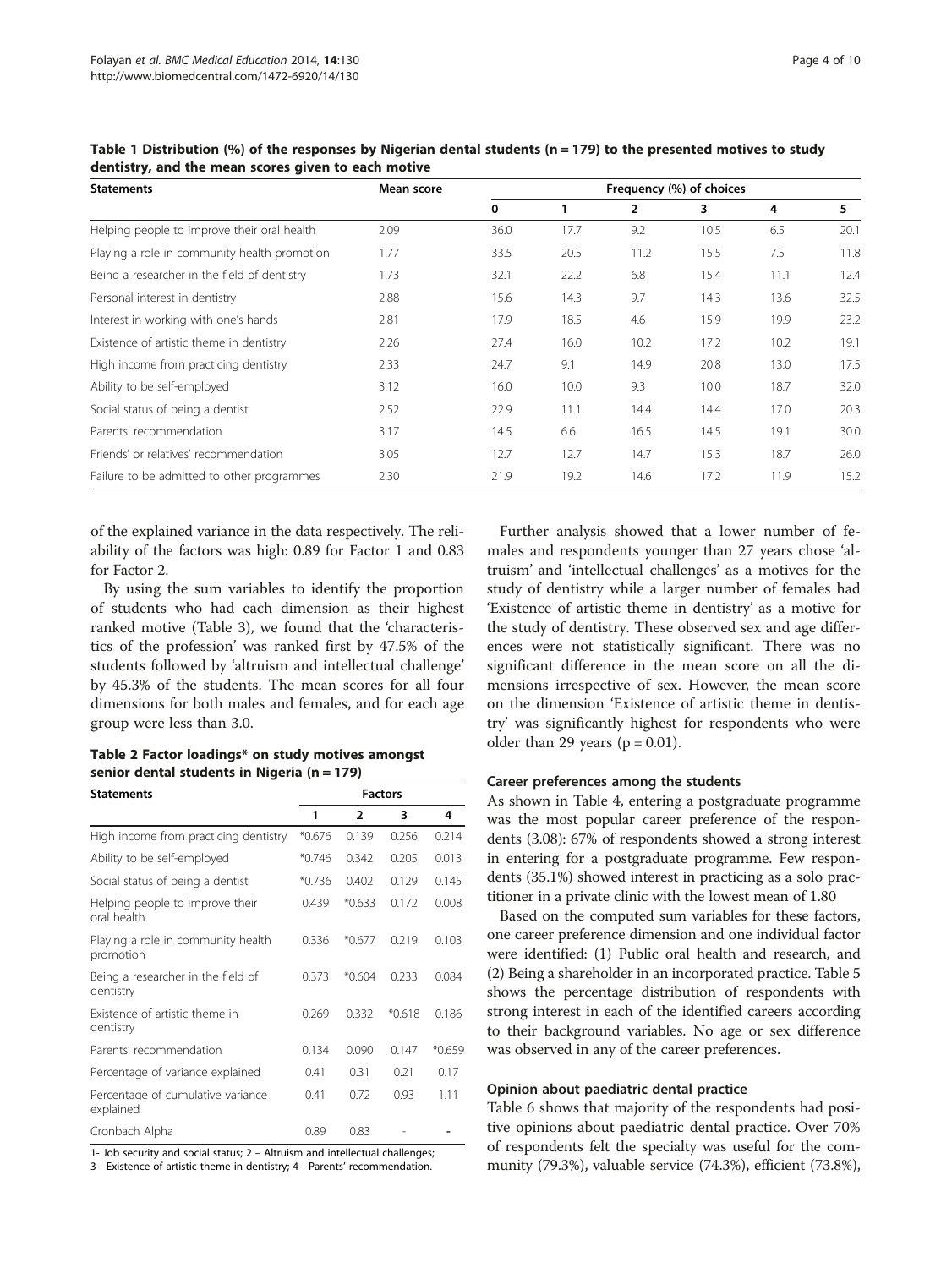<span id="page-4-0"></span>Table 3 Motive scale percentage distribution and mean for the final year dental students (n = 179) according to their four top-ranked motive to study dentistry and their background factors

| <b>Motives</b>                           |      | All $(N = 179)$ | Sex             |            |                  |             |      |      |                     | Age         |                    |                |                       |            |      |      |  |
|------------------------------------------|------|-----------------|-----------------|------------|------------------|-------------|------|------|---------------------|-------------|--------------------|----------------|-----------------------|------------|------|------|--|
|                                          |      |                 | Men $(N = 106)$ |            | Women $(N = 73)$ |             | P    |      | $<$ 27 yrs (n = 77) |             | 27-29 yrs (n = 57) |                | $>$ 29 years (n = 45) |            |      | P    |  |
|                                          | %    | Mean (SD)       | %               | Mean (SD)  | %                | Mean (SD)   | %    | Mean | %                   | Mean (SD)   | %                  | Mean (SD)      | %                     | Mean (SD)  | %    | Mean |  |
| Characteristics of the profession        | 47.5 | 2.26 (1.72)     | 49.1            | 2.3 (1.78) | 45.2             | 2.16(1.63)  | 0.61 | 0.53 | 45.5                | 2.11 (1.78) | 47.4               | 2.30 (1.65)    | 51.1                  | 2.84(1.71) | 0.83 | 0.50 |  |
| Altruism and intellectual challenges     | 45.3 | 2.31 (1.64)     | 50.0            | 2.43(1.67) | 38.4             | 2.12 (1.58) | 0.12 | 0.21 | 36.4                | 2.09(1.62)  | 47.4               | 2.32(1.64)     | 57.8                  | 2.67(1.65) | 0.07 | 0.17 |  |
| Existence of artistic theme in dentistry | 41.3 | 1.97 (1.90)     | 39.6            | 2.02(2.00) | 43.8             | 1.90 (1.77) | 0.57 | 0.66 | 42.9                | 1.92(1.87)  | 36.8               | 1.49 (1.70)    | 44.4                  | 2.64(2.05) | 0.70 | 0.01 |  |
| Parents' recommendation                  | 40.7 | 1.60 (1.74)     | 49.1            | 1.52(1.66) | 50.7             | 1.73 (1.84) | 0.83 | 0.43 | 50.7                | 1.65(1.75)  | 38.6               | (1.72)<br>1.51 | 62.2                  | 1.64(1.76) | 0.06 | 0.88 |  |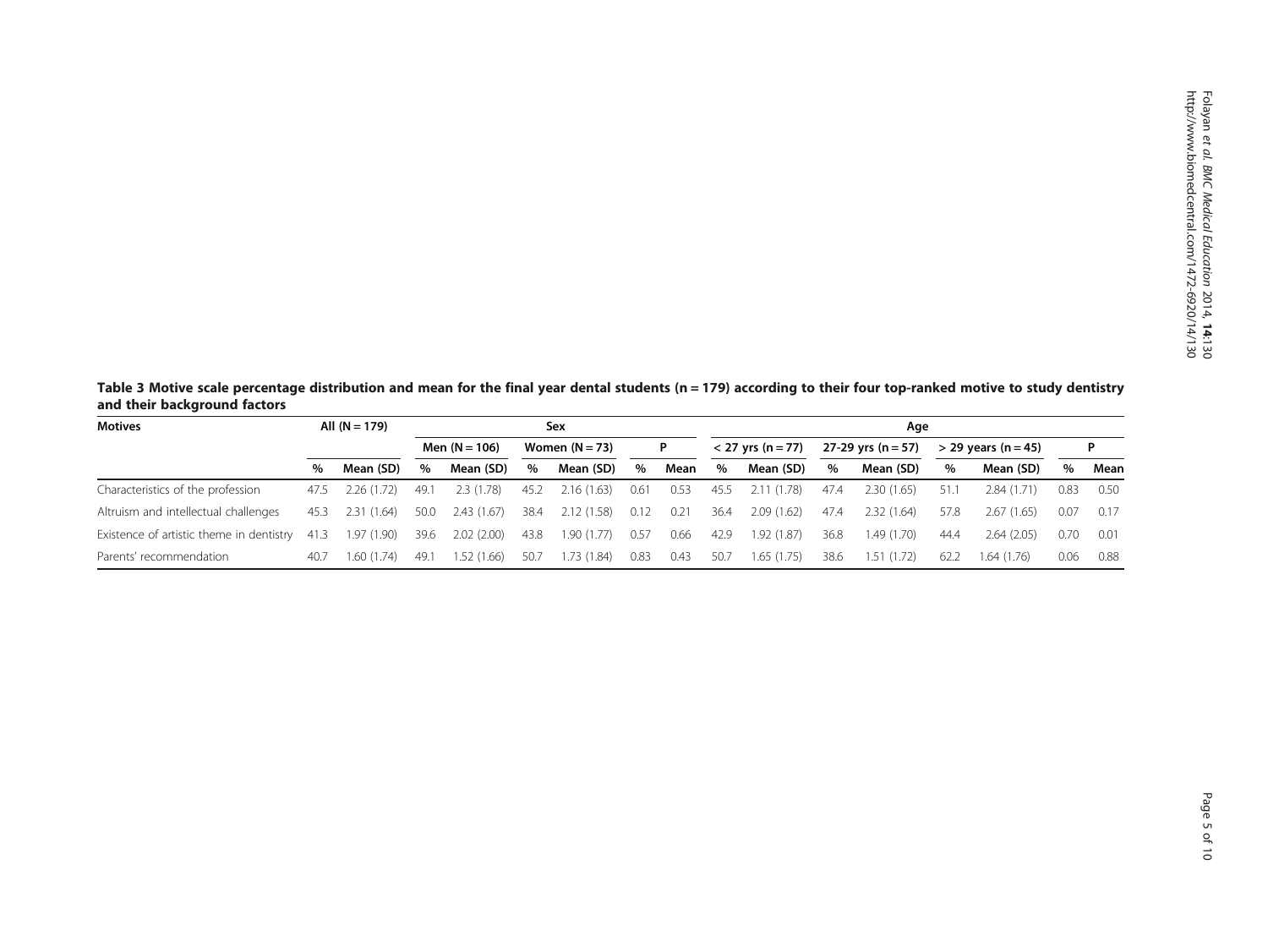| <b>Statements</b>                                | Mean  | Frequency (%) of choices |      |      |      |      |      |  |  |  |  |
|--------------------------------------------------|-------|--------------------------|------|------|------|------|------|--|--|--|--|
|                                                  | score | 0                        |      | 2    | 3    | 4    | 5    |  |  |  |  |
| Solo practitioner in a private office            | 1.80  | 35.8                     | 15.6 | 14.5 | 13.4 | 8.4  | 12.3 |  |  |  |  |
| Shareholder in an incorporated practice          | 2.22  | 34.6                     | 7.8  | 11.2 | 12.9 | 14.5 | 19.0 |  |  |  |  |
| On salary in a government organisation           | 2.44  | 26.3                     | 12.9 | 10.1 | 13.4 | 16.2 | 21.3 |  |  |  |  |
| On salary/commission in a private organization   | 1.97  | 32.4                     | 15.1 | 12.3 | 15.6 | 12.3 | 12.3 |  |  |  |  |
| Work in the primary health care System           | 2.00  | 34.6                     | 15.6 | 8.9  | 14.0 | 14.0 | 12.9 |  |  |  |  |
| work or study in the field of oral public health | 1.85  | 40.2                     | 12.3 | 6.7  | 17.3 | 9.5  | 14.0 |  |  |  |  |
| Be a researcher in dentistry                     | 1.98  | 36.3                     | 12.3 | 10.6 | 12.9 | 13.4 | 14.5 |  |  |  |  |
| Entering a postgraduate programme                | 3.08  | 22.9                     | 3.9  | 6.2  | 12.9 | 17.9 | 36.3 |  |  |  |  |

<span id="page-5-0"></span>Table 4 Distribution (%) of the responses by Nigerian senior dental students (n = 179) to the presented career preferences, and the mean scores given to each item

essential (72.7%) and scientific (71.5%). A little over half of the respondents (56.5%) however felt the practice of paediatric dentistry was expensive.

Table [7](#page-6-0) shows the percentage distribution of respondents based on the computed sum variables for these factors according to their background variables. Two opinion dimensions were identified: (1) Essence of paediatric dentistry, and (2) Perception of paediatric dental practice. There was no significant age or sex difference observed in any of the dimensions.

#### Motive for interest in paediatric dental practice

Table [8](#page-7-0) shows the factors that serve as motive for interest for the 91 (50.8%) students who indicated interest in practicing paediatric dentistry. This included 61 (67.0%) of the male students and 30 (32.0%) of the female students. There was significantly more male students interested in the practice of paediatric dentistry  $(p = 0.03)$ 

The strongest motive was interest in helping children to improve their health (2.82) followed by general interest in children (2.67). About 65% of respondents did not agree that the practice of paediatric dentistry was financially lucrative.

Based on the computed sum variables for these factors, two motive dimensions were identified: (1) Personal interest, professional characteristic and interest of significant others in children which accounted for 65% of the explained variance in the data and contained six items and (2) Family influence which accounted for 25% of the explained variance in the data and contained two items. The reliability of the factors was high: 0.87 for 'Personal interest, professional characteristic and interest of significant others in children' and 0.82 for 'family influence'. See Table [9](#page-7-0).

Table [10](#page-8-0) shows the percentage distribution of respondents with strong interest in each of the identified motives for interest in paediatric dentistry according to their background variables. About 47% of the respondents identified 'Personal interest, professional characteristic, and interest in significant others" as a motive

Table 5 Percentage distribution of the final year dental students with strong interest in each career preference according to their background factors  $(n = 179)$ 

| Career preference                                                                                                                                                                                         |      |                |      |                |      | Sex            |      |              | Age  |                |      |                |              |                |      |              |
|-----------------------------------------------------------------------------------------------------------------------------------------------------------------------------------------------------------|------|----------------|------|----------------|------|----------------|------|--------------|------|----------------|------|----------------|--------------|----------------|------|--------------|
|                                                                                                                                                                                                           | All  |                |      | Men            |      | Women          |      | P            |      | $>27$ yrs      |      | 27-29 yrs      | $<$ 29 years |                | P    |              |
|                                                                                                                                                                                                           | $\%$ | Mean<br>(SD)   | $\%$ | Mean<br>(SD)   | %    | Mean<br>(SD)   | $\%$ | Mean<br>(SD) | $\%$ | Mean<br>(SD)   | $\%$ | Mean<br>(SD)   | %            | Mean<br>(SD)   | %    | Mean<br>(SD) |
| Public oral health<br>and research (To<br>work as a dentist in<br>the primary health<br>care System; To<br>work or study in the<br>field of oral public<br>health; To be a<br>researcher in<br>dentistry) | 44.1 | 0.44<br>(0.50) | 48.1 | 0.48<br>(0.50) | 38.4 | 0.38<br>(0.49) | 0.20 | 0.20         | 39.0 | 0.39<br>(0.49) | 43.9 | 0.44<br>(0.50) | 53.3         | 0.53<br>(0.50) | 0.30 | 0.31         |
| To be a shareholder<br>in an incorporated<br>practice                                                                                                                                                     | 46.4 | 0.46<br>(0.50) | 49.1 | 0.49<br>(0.50) | 42.5 | 0.42<br>(0.50) | 0.39 | 0.39         | 50.7 | 0.51<br>(0.50) | 45.6 | 0.46<br>(0.50) | 40.0         | 0.40<br>(0.50) | 0.52 | 0.52         |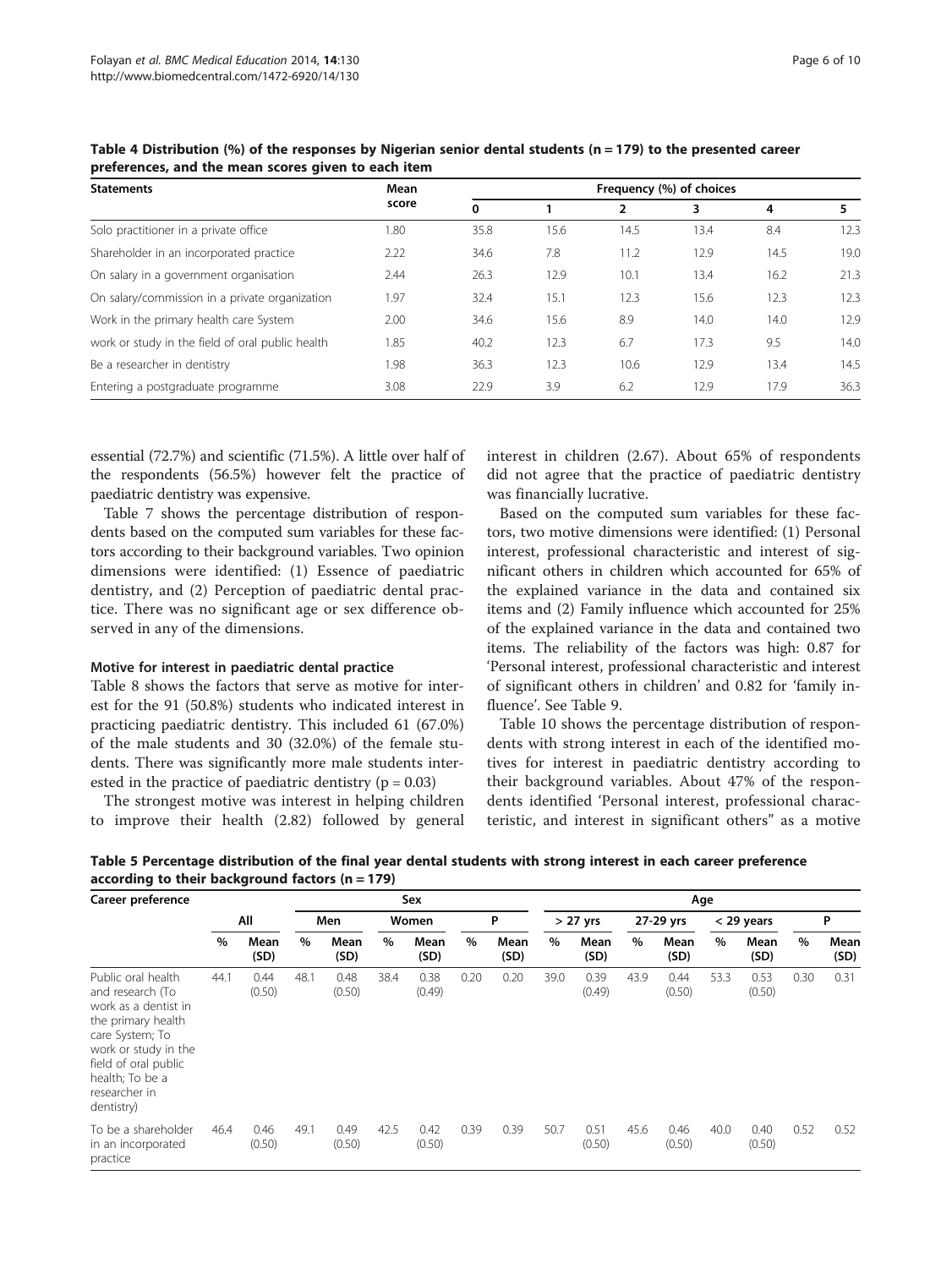<span id="page-6-0"></span>Table 6 Percentage distribution of final year students by their opinion about paediatric dental practice  $(n = 179)$ 

|                                            | 1    | $\mathbf{2}$   | 3           | 4         | 5    | 6    | 7         | 9    |
|--------------------------------------------|------|----------------|-------------|-----------|------|------|-----------|------|
| Useful for the community                   | 1.7  | 1.1            | $1.7$ 3.4   |           | 2.8  | 7.8  | 68.7      | 12.9 |
| Prestigious                                | 5.6  |                | 3.4 4.5 7.8 |           | 5.6  | 12.3 | 45.3      | 15.6 |
| Essential                                  | 4.5  | $\overline{a}$ | 2.8         | 3.9       | 1.7  | 11.2 | 59.8      | 16.2 |
| <b>Ffficient</b>                           | 3.9  | 17             |             | $0.6$ 5.0 | 6.2  | 19.0 | 48.6      | 15.1 |
| Scientific                                 | 4.5  | 1.1            | 1.1         | 7.3       | 10.1 | 14.5 | 46.9      | 14.5 |
| Attractive                                 | 45   | 2.8            | 3.9 7.8     |           | 10.6 | 16.2 | 38.0      | 16.2 |
| Valuable service                           | 2.8  |                |             | 7.8       | 7.8  | 17.3 | 49.2      | 15.1 |
| Simple                                     | 9.5  | 3.9            | 5.0         | 12.3      | 156  | 10.6 | 26.8      | 16.2 |
| Not costly                                 | 14.0 | -2.8           | 6.7         | 17.3      | 14.5 | 7.8  | 21.2      | 15.6 |
| Good use of dentist's time 3.4 4.5 4.5 4.5 |      |                |             |           | 8.4  |      | 12.3 44.1 | 18.4 |

 $1 =$  negative opinion;  $7 =$  positive opinion;  $9 =$  no response.

for interest in paediatric dentistry while about 43% identified 'family influences' as a motive. There was no significant difference in the number of males and females, and in the number of respondents in each age group who identified any of the dimensions as a reason for interest in paediatric dentistry. Neither were there are differences in the mean scores of the sexes and each age group for each of the dimensions.

#### **Discussion**

The final year students were targeted for the study as we assumed that they have had adequate exposure to the practice of dentistry to be able to havean informed opinion about choices they make with respect to current and future dental practice.

The three top reasons for interest in the study of dentistry by dental students in Nigeria is motivation from parents, motivation from family and relatives, and the increased prospect to be self-employed. This is unlike what was observed with Iranian students who identified social status as a top ranking motive for choosing dentistry as a course [\[8](#page-9-0)]. Just like multiple authors had earlier highlighted [[1-4](#page-9-0),[8\]](#page-9-0), job security plays a big role in the choice of dentistry as a career. For a country like Nigeria where the social security system is poor, people seek to study professional courses where the prospect for self-employment is high.

The present study showed that a moderate number (45%) of students had altruism and intellectual challenges as their first motive dimension. This finding is contrary to reports about dental students in Iran [\[8](#page-9-0)] and Britain [[3\]](#page-9-0) for whom altruism and intellectual challenges were rated low motives for studying dentistry. The authors are not of the opinion that the curriculum of the dental schools in Nigeria lay emphasis on giving back to the society and thus, cannot readily explain the altruism reflected in the results of the present study. This finding may be attributed to the influence of the social environment and the culture in Nigeria: the high religiosity gives credence to being altruistic especially when it comes to discussions on health. Altruism is a recognized way of life and cultural practice in Nigeria and this determines the health condition, strength and activities of the people [[24\]](#page-9-0). The observation may also be due to the desire of the respondents to choose socially acceptable responses, a limitation that has been observed in questionnaire surveys [\[25](#page-9-0)].

However, the training emphasizes the importance of postgraduate medical education which is synonymous with research work in the context of medical and dental education in Nigeria. This may be a reason for the observation in this study: postgraduate education was the most popular career preference and intellectual challenge was identified as a strong motivating factor for studying dentistry. This has certain implications for workforce planning for the country.

Similar to the observation reported by Khami et al. [\[8](#page-9-0)] and Hallissey et al. [\[4](#page-9-0)], there was no significant sex

Table 7 Motive scale percentage distribution and mean distribution of the final year dental students with positive opinion about paediatric dental practice (n = 179)

| Opinion about                                                                                                                                  |      | Sex            |      |                |       |                |      |              |            | Age            |           |                |              |                |      |              |  |
|------------------------------------------------------------------------------------------------------------------------------------------------|------|----------------|------|----------------|-------|----------------|------|--------------|------------|----------------|-----------|----------------|--------------|----------------|------|--------------|--|
| paediatric<br>dental practice                                                                                                                  | All  |                | Men  |                | Women |                | P    |              | $> 27$ yrs |                | 27-29 yrs |                | $<$ 29 years |                | P    |              |  |
|                                                                                                                                                | %    | Mean<br>(SD)   | $\%$ | Mean<br>(SD)   | $\%$  | Mean<br>(SD)   | $\%$ | Mean<br>(SD) | $\%$       | Mean<br>(SD)   | $\%$      | Mean<br>(SD)   | $\%$         | Mean<br>(SD)   | $\%$ | Mean<br>(SD) |  |
| Essence of paediatric<br>dentistry (Useful for<br>the community,<br>Prestigious, Essential,<br>Efficient, Scientific,<br>Attractive, Valuable) | 49.7 | 0.50<br>(0.50) | 50.0 | 0.49<br>(0.50) | 49.3  | 0.51<br>(0.50) | 0.93 | 0.83         | 50.7       | 0.5<br>(0.50)  | 42.1      | 0.4<br>(0.49)  | 57.8         | 0.6<br>(0.50)  | 0.28 | 0.14         |  |
| Perception of<br>paediatric dental<br>practice (Simple,<br>not costly)                                                                         | 48.0 | 0.37<br>(0.49) | 47.2 | 0.40<br>(0.49) | 49.3  | 0.34<br>(0.48) | 0.78 | 0.47         | 48.1       | 0.38<br>(0.49) | 43.9      | 0.32<br>(0.47) | 53.3         | 0.44<br>(0.50) | 0.64 | 0.41         |  |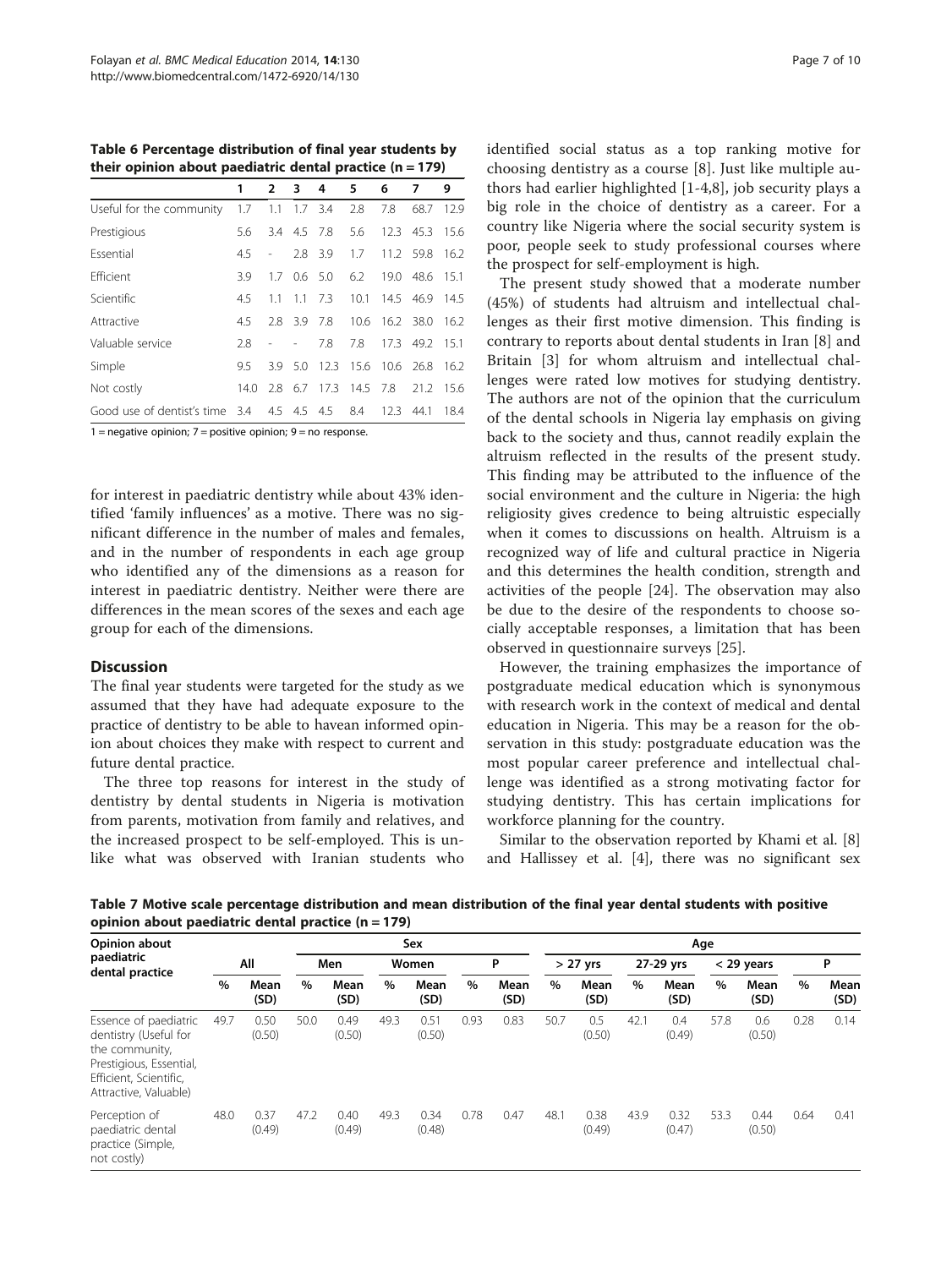| <b>Statements</b>                                          | Mean score | Frequency (%) of choices |      |      |      |      |      |  |  |  |
|------------------------------------------------------------|------------|--------------------------|------|------|------|------|------|--|--|--|
|                                                            |            | 0                        |      | 2    | 3    | 4    | 5    |  |  |  |
| Parent(s) practice paediatric dentistry                    | 1.48       | 37.5                     | 26.4 | 11.4 | 10.2 | 5.7  | 9.1  |  |  |  |
| Friends' or relatives' practice paediatric dentistry       | 1.43       | 38.6                     | 26.1 | 12.5 | 8.0  | 5.7  | 9.1  |  |  |  |
| Personal interest in paediatric dentistry                  | 2.44       | 25.0                     | 12.5 | 11.3 | 17.1 | 12.5 | 21.6 |  |  |  |
| General interest in working with children                  | 2.67       | 14.8                     | 17.1 | 20.4 | 9.1  | 11.4 | 27.3 |  |  |  |
| Experience with working with children                      | 2.47       | 20.5                     | 14.8 | 12.5 | 19.3 | 15.9 | 17.1 |  |  |  |
| High income from practicing paediatric dentistry           | 1.03       | 64.8                     | 8.0  | 9.1  | 3.4  | 6.8  | 8.0  |  |  |  |
| Ability to be self-employed                                | 2.42       | 19.3                     | 13.6 | 21.6 | 13.6 | 14.8 | 17.1 |  |  |  |
| Social status of being a paedodontists                     | 1.83       | 31.8                     | 14.8 | 18.2 | 18.2 | 8.0  | 9.1  |  |  |  |
| Helping children to improve their health                   | 2.82       | 15.1                     | 13.6 | 13.6 | 11.4 | 20.5 | 25.0 |  |  |  |
| Becoming a researcher in the field of paediatric dentistry | 2.43       | 17.1                     | 19.3 | 15.9 | 15.9 | 14.8 | 17.1 |  |  |  |

<span id="page-7-0"></span>Table 8 Distribution (%) of the responses to the presented motives for interest in paediatric dentistry among Nigerian senior dental students with interest in paediatric dentistry ( $n = 91$ ), and the mean scores given to each motive

differences observed in motives for studying dentistry and career preferences. This observation is however at variance with those of other studies [\[10-12,14,15,23](#page-9-0)]. Prior studies have shown that sex and race shape student's orientation [[26\]](#page-9-0). The observation may be in line with reflections by Khami et al. [[8\]](#page-9-0), who noted that the differences in observation between studies and countries may be a reflection of the effect of cross-cultural and background differences in gender norms and practices between societies and countries. Though this study did observe subtle though insignificant sex differences in

# Table 9 Factor loadings\* on motives for interest in paediatric dentistry practice amongst senior dental students in Nigeria (n = 91)

| <b>Statements</b>                                             |           | <b>Factors</b>           |
|---------------------------------------------------------------|-----------|--------------------------|
|                                                               | 1         | $\overline{\phantom{a}}$ |
| Parent(s) practice paediatric dentistry                       | 0.0919    | *0.7638                  |
| Friends' or relatives' practice paediatric dentistry          | 0.0952    | $*0.7920$                |
| Personal interest in paediatric dentistry                     | *0.7929   | 0.1065                   |
| General interest in working with children                     | *0.8256   | 0.1122                   |
| Experience with working with children                         | $*0.7475$ | 0.2349                   |
| High income from practicing paediatric dentistry              | 0.5010    | 0.0561                   |
| Ability to be self-employed                                   | 0.5615    | 0.2746                   |
| Social status of being a paedodontists                        | $*0.6394$ | 0.1416                   |
| Helping children to improve their health                      | $*0.7164$ | $-0.1266$                |
| Becoming a researcher in the field of paediatric<br>dentistry | $*0.6145$ | 0.1154                   |
| Percentage of variance explained                              | 0.65      | 0.25                     |
| Percentage of cumulative variance explained                   | 0.65      | 0.90                     |
| Cronbach's Alpha                                              | 0.87      | 0.82                     |

1- Personal interest, professional characteristic and interest of significant others in children; 2 – Family influence.

motives and career preferences, it may be important to further investigate the possible impact of culture and socialization on sex differences in study and career pref-

erences in dentistry. The opinion of respondents about paediatric dentistry was positive. There however were a number of students who had the impression that paediatric dental practice was not financially lucrative. Despite this impression, there were those who showed interest in the practice of paediatric dentistry as reflected in Table 9. The reason for this impression was not sought from the students during the data collection process. However, the authors observed that there are currently no private practices in Nigeria providing exclusive specialized paediatric oral health services unlike what obtains with orthodontics, restorative dentistry and oral and maxillofacial surgery practices. This may be a reason for the response and enough reason to dissuade dental students whose motive for studying dentistry was the potential to make high income. The potential to earn high income in Nigeria is better as an operator of a private practice than working in the public health service.

Over half of the respondents (50.8%) indicated interest in paediatric dentistry as a future career. Significantly more male students showed interest in the practice of paediatric dentistry. Newton et al. had earlier reported an increase in tendency of females to work as paediatric dentists [[27\]](#page-9-0). Scarbecz and Ross [\[28\]](#page-9-0) also reported a larger number of females entering the paediatric dentistry programme in the USA. Similarly, the number of females who specialized in paediatric dentistry in Nigeria exceeds the number of males. However, there are increasing number of more males employed for residency training in paediatric dentistry (Personal communication with the Nigeria Association of Paediatric Dentistry). With more male students showing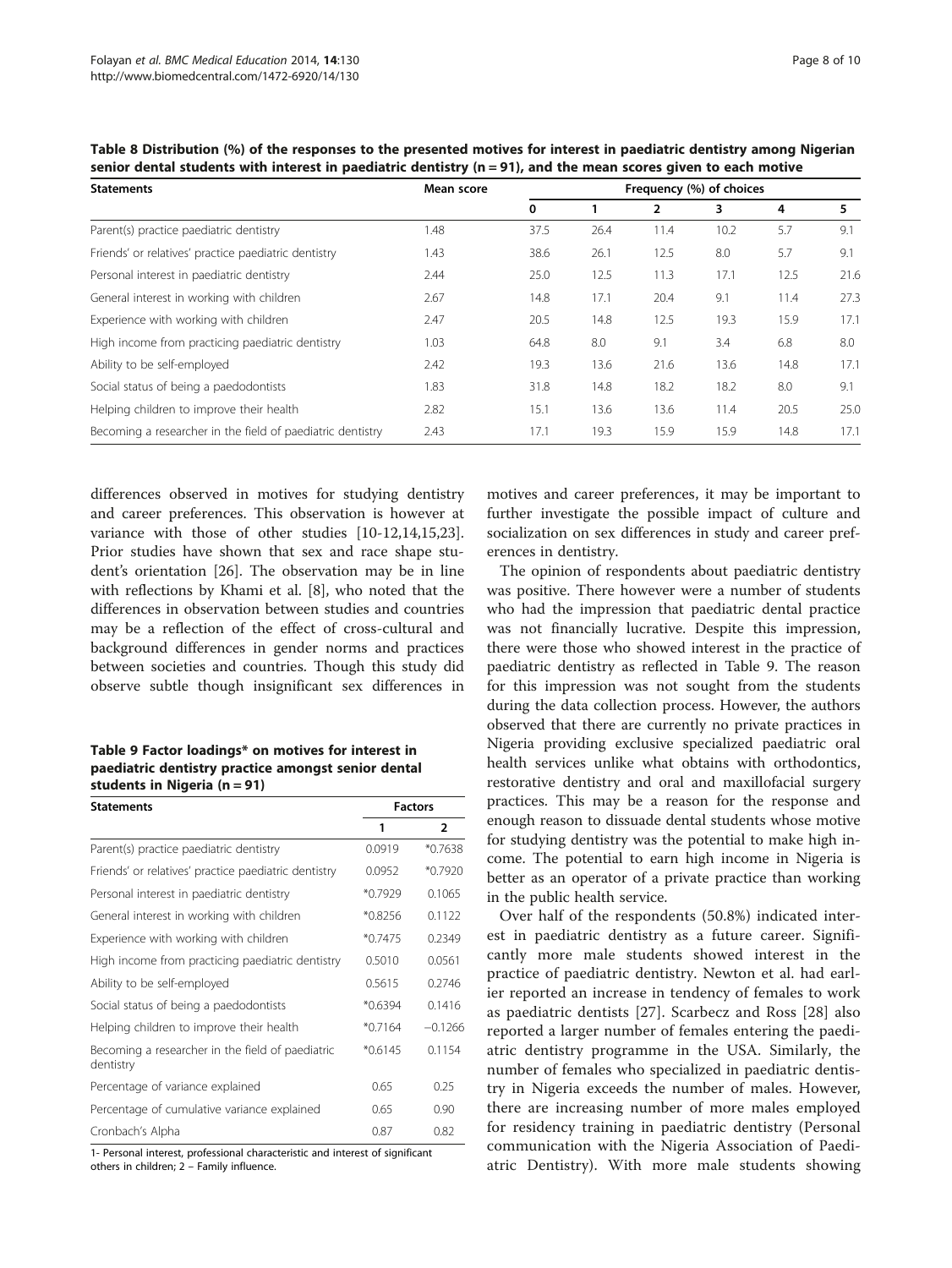<span id="page-8-0"></span>Table 10 Motive scale percentage distribution and mean for the final year dental students by motives for interest in paediatric dentistry practice according to their two top-ranked motive to study dentistry and their background factors background factors (n = 91)

| <b>Motives</b>                                                                                                   | All $(N = 91)$ |                |      |                |      | Sex                 |      |              | Age  |                          |      |                         |      |                          |      |      |
|------------------------------------------------------------------------------------------------------------------|----------------|----------------|------|----------------|------|---------------------|------|--------------|------|--------------------------|------|-------------------------|------|--------------------------|------|------|
|                                                                                                                  |                |                |      | Men $(N = 61)$ |      | Women<br>$(N = 30)$ |      | P            |      | $< 27$ yrs<br>$(n = 35)$ |      | 27-29 yrs<br>$(n = 20)$ |      | > 29 years<br>$(n = 26)$ |      | P    |
|                                                                                                                  | $\%$           | Mean<br>(SD)   | $\%$ | Mean<br>(SD)   | $\%$ | Mean<br>(SD)        | $\%$ | Mean<br>(SD) | $\%$ | Mean<br>(SD)             | $\%$ | Mean<br>(SD)            | $\%$ | Mean<br>(SD)             | $\%$ | Mean |
| Personal interest,<br>professional<br>characteristics<br>and interest of<br>significant<br>others in<br>children | 47.3           | 2.73<br>(1.25) | 41.0 | 2.57<br>(1.32) | 60.0 | 3.04<br>(1.05)      | 0.09 | 0.09         | 45.7 | 2.778<br>(1.29)          | 50.0 | 2.64<br>(1.14)          | 46.2 | 2.75<br>(1.37)           | 0.93 | 0.91 |
| Family influence                                                                                                 | 42.9           | 1.42<br>(1.48) | 42.6 | .41<br>(1.58)  | 43.3 | 1.45<br>(1.30)      | 0.95 | 0.90         | 42.9 | .46<br>(1.59)            | 40.0 | 1.37<br>(1.48)          | 46.2 | 1.44<br>(1.40)           | 0.90 | 0.97 |

interest in the practice of paediatric dentistry, it is likely that the number of males applying for residency training in paediatric dentistry in the future would continue to increase.

Motivating dimensions for interest in paediatric dentistry were 'Personal interest, professional interest and interest of significant others in children', and 'family influence'. There were no sex or age related observed differences in the motives for interesteither based on the number of those who identified either of the dimensions as a motivating factor or the mean score on the dimensions. There is apparently a shift in the perception of paediatric dentistry as being aligned with culturally defined sex roles [[26\]](#page-9-0). This may be a pointer to changing culture and socialization processes as a whole or an identified need by students to position themselves to get available jobs in the Dental Health industry. Currently, there are a number of dental schools that do not have paediatric dentists on their staff list implying that there is the potential for getting employment in the public health sector and the academia in the near future if they specialize in paediatric dentistry.

The study has its strengths and limitations. There was a high response rate thereby guaranteeing the target population being well represented in the study. However, a self-administered questionnaire was used as a survey instrument. This is a quick, practical, and economical way of data collection [\[29](#page-9-0)], though its use is associated with an increased tendency for positive and socially accepted responses [[25\]](#page-9-0). Also, the section of the tool that measured motive for interest in the study of paediatric dentistry could have been tested for its content validity since this was the first time this tool was developed and used for such measure. The section is however an adaptation of a tool that had been used in a previous study to assess final year dental students' motives for interest in dentistry [[8\]](#page-9-0). This adaptation is

applicable to assess interest in paediatric dentistry since the central theme of the measure was 'interest'.

#### Conclusion

Final year dental students in Nigeria were motivated to practice dentistry because of the characteristics of the profession, altruism and intellectual challenges, existence of artistic theme in dentistry and parent's recommendation. The main motive for showing interest in the practice of paediatric dentistry were 'personal interest, professional interest and interest of significant others in children', and 'family influence'. Significantly more males than females were interested in the practice of paediatric dentistry though the motives for interest in the practice of paediatric dentistry did not differ by sex or age: a possible reflection of changes in strong cultural themes in the motives for career choices in Nigeria.

#### Competing interests

The authors declare that they have no competing interests.

#### Authors' contributions

MOF: conceived the idea of the paper. MOF, OOS, MRK, AOE, BOP, OOO, NF, TOL, all made substantial contributions to conception, design, acquisition, analysis and interpretation of data for this study; were involved in drafting and revising the manuscript for important intellectual content; and have given final approval of the version to be published. BP was involved with the data analysis and interpretation of data for this study; was involved in drafting and revising the manuscript for important intellectual content. All authors read and approved the final manuscript.

#### Acknowledgement

The authors acknowledge the contributions of Drs A Osaguona and O Olatosi of the University of Benin and University of Lagos respectively for the data collection.

#### Author details

<sup>1</sup>Department of Child Dental Health, Obafemi Awolowo University, Ile-Ife, Nigeria. <sup>2</sup>Department of Preventive Dentistry, University of Lagos, Lagos, Nigeria. <sup>3</sup> Research Center for Caries Prevention, Community Oral Health Department, School of Dentistry, Tehran University of Medical Sciences, Tehran, Iran. <sup>4</sup>Department of Preventive and Community Dentistry, Obafemi Awolowo University Teaching Hospitals Complex, Ile-Ife, Nigeria.